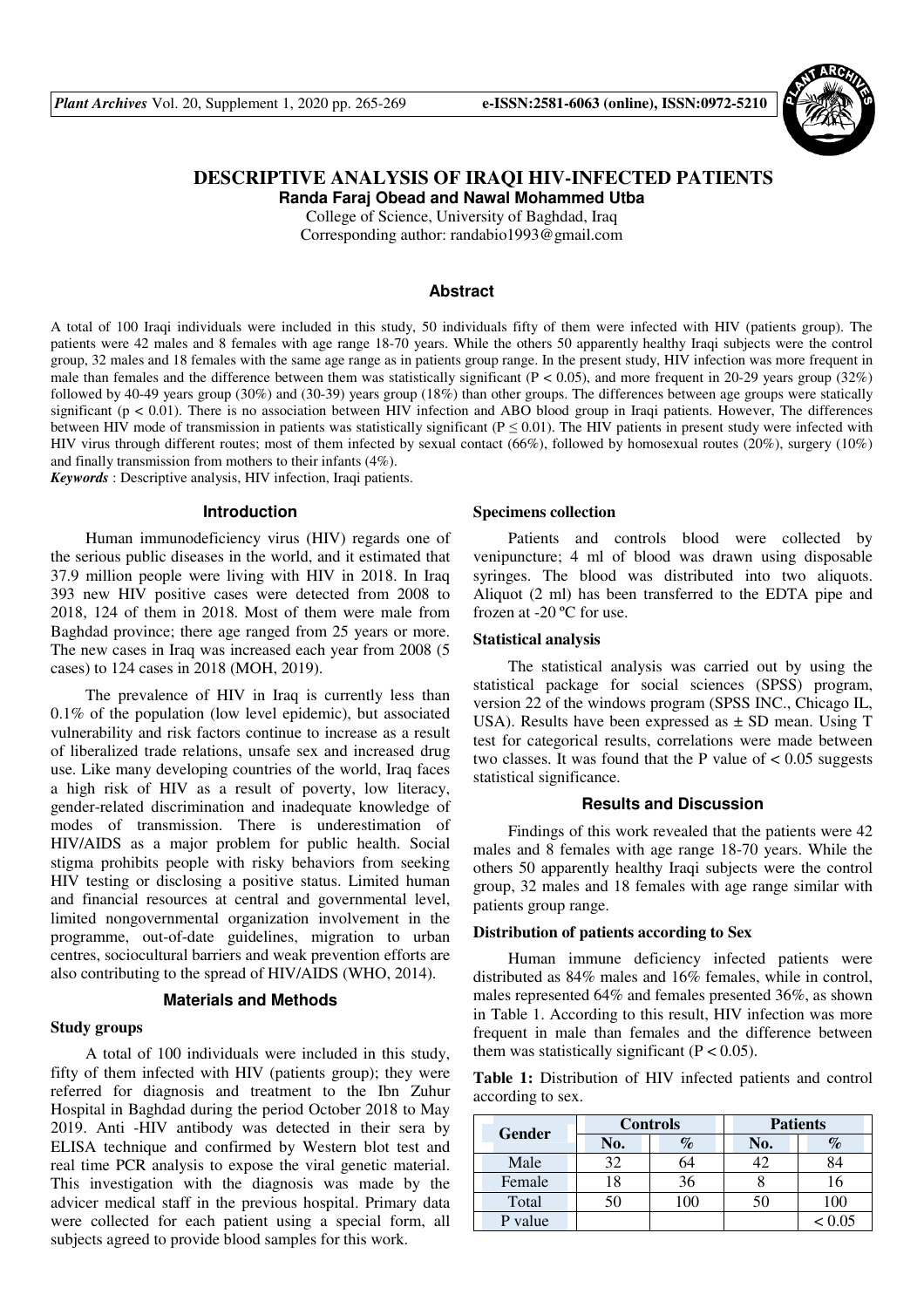Differences in the communal environment and the lifestyles of men and women may be involved in the essential mechanisms underlying the sex- associated differences in infection with HIV (Gregson *et al*., 2002).

The result of current study was agreed with Utba (2006) results who found that from a total 267 cases of HIV in 2005; HIV was more frequent in males (73%) than females (27%) in Iraq and with Akbari *et al*. (2019) results who found that majority of HIV infected patients in Iran were male (84.3%) and (15.7%) were female. In addition, it agreed with Benzaken *et al*. (2019) report when they reported that the immense developing South American country was hit hard by the HIV/AIDS pandemic in the 1980s when the first AIDS case was identified. From 1980 to June 2018, over 900,000 AIDS cases have been notified in Brazil—around 559,000 men, and 307,000 women. In 2017, men made up 81% of the 38,739 new HIV diagnoses in the United States and dependent areas. Most of new diagnoses (86%) among men were among gay and bisexual men while adult and adolescent women made up 19% (7,401) of the 38,739 new HIV diagnoses (CDC, 2017). In China, a higher HIV prevalence among males than females (Gao *et al*., 2019).

However, the present result was not agreed with Girum *et al*. (2018) when they reported that HIV is 1.62 times more prevalent among adult women than men in Ethiopia. Furthermore, it's not agreed with Addo and Altfeld, (2014) who investigated the prevalence of HIV infection in sub-Saharan Africa, the epicenter of the global epidemic, women account for approximately 60% of all people living with HIV-1, and young women aged 15–24 years represent a particularly vulnerable population for HIV-1 acquisition, accounting for more than a quarter of new infections. They attributed such high risk of HIV infection in females to several biological mechanisms; women are more vulnerable than men to infection because of the greater mucus area exposed to HIV during penile penetration. Women under age 17 years are at even greater risk because they have an underdeveloped cervix and low vaginal mucus production. Concurrent sexually transmitted diseases increase the risk of HIV transmission. Women's risk is also related to their exposure to gender inequalities in society. The social and economic pressures of poverty exacerbate women's risk (Mahathir, 1997).

Gender inequalities include vulnerability to rape, sex with older men, and unequal access to education and economic opportunities. In comparison to men, women are more likely to acquire HIV-1 at an early age, resulting in a global HIV-1 prevalence among girls and young women that is double or greater than that among males of the same age (UNAIDS, 2014).

The reason for the higher prevalence of HIV infection in males compared to females in Iraq in this study could be attributed to the social and religious aspects; as in Iraq there is a general misunderstanding of relating all HIV infections to fornication and loose morals; hence, once females are infected with HIV in any possible rout of infection they are generally unable to visit specialized health care centers for follow up; otherwise, they are subjected to persecution and domestic violence. In general, both sexes have limited understanding about this disease and awareness organizations have not been highly efficient to provide the best solution for the prevention and treatment of such infection.

### **Distribution of patients according to age :**

As shown in Table 2, the patients were distributing into five age groups (10-19, 20- 29, 30-39, 40-49 and  $\geq 50$  years). The HIV infection was more frequent in 20-29 years group (32%) followed by 40-49 years group (30%) than other groups. The differences between age groups were statistically significant ( $p < 0.01$ )

**Table 2:** Distribution of HIV patients and control according to age.

| Age group/ years | <b>Controls</b> |      | <b>Patients</b> |        |
|------------------|-----------------|------|-----------------|--------|
|                  | No.             | $\%$ | No.             | $\%$   |
| 10-19            | 37              | 14   | 2               |        |
| 20-29            | 18              | 36   | 16              | 32     |
| 30-39            | 12              | 24   | 9               | 18     |
| 40-49            | 11              | 22   | 15              | 30     |
| $\geq 50$        | 2               |      |                 | 16     |
| Total            | 50              | 100  | 50              | 100    |
| P value          |                 |      |                 | < 0.01 |

The HIV was more frequent in the ages of 20-29 and 40-49 years groups in this study because these ages are sexually active in addition to the fact that ages 40-49 are physically empowered as mixing and traveling is the main reason for the transition. While the lower HIV frequent of ages 30-39 years group in this study although they sexually active because of small samples size, this is not represented completely comprehensive for people with immunodeficiency.

The result agree with the result of WHO, (2014) report in Iraq which mentioned that the large majority HIV infected patients were males, with more than half between 15 and 29 years of age. Also with Al-Ibadi and Jaleel (2007) results in Iraq when they reported that the HIV infected cases were most frequent within the age group  $( $20$  yrs) and less$ frequent within the age group ( $\geq$  50 yrs), with the bulk of cases occurring up to the age of (below 40 yrs). Also, it agreed with Utba, (2006) who reported that HIV was more frequent with 20-29 (34.9%), 30- 39 (32.6%) and 40-49 (14%) years age groups in Iraqi HIV infected patients. In Iran, HIV was more frequent in two age groups; 16-30 (40%) and 31-45 (50%) years than others (Akbari *et al*., 2019).

A European study published in 2013, in which new HIV-positive cases among young MSM (20–29 years) nearly doubled over the years 2003–2012, despite the fact that HIV cases remained stable in the general population of the European Union (Pharris *et al*., 2014). Similarly, a recent study from Turkey showed that there was a male predominance among newly diagnosed HIV-positive individuals, with further increases in the proportion of males in recent years, and the mean age was lower at the end of the study. Considering the high proportion of MSM among HIVpositive individuals, it appears that there has been an increasing trend of younger MSM newly diagnosed with HIV in Turkey over the last few years (Sargina and Goktasb, 2017). However, in Iraq the new cases include (20-29) years and > 40 years who have a good income to travel outside the country and have sex with HIV infected women.

 Centers for Diseases Control and Prevention (2000) stated that early in the epidemic, Human Immunodeficiency Virus (HIV) infection primarily affected young adults; later on, it occurred with increasing frequency in middle-aged and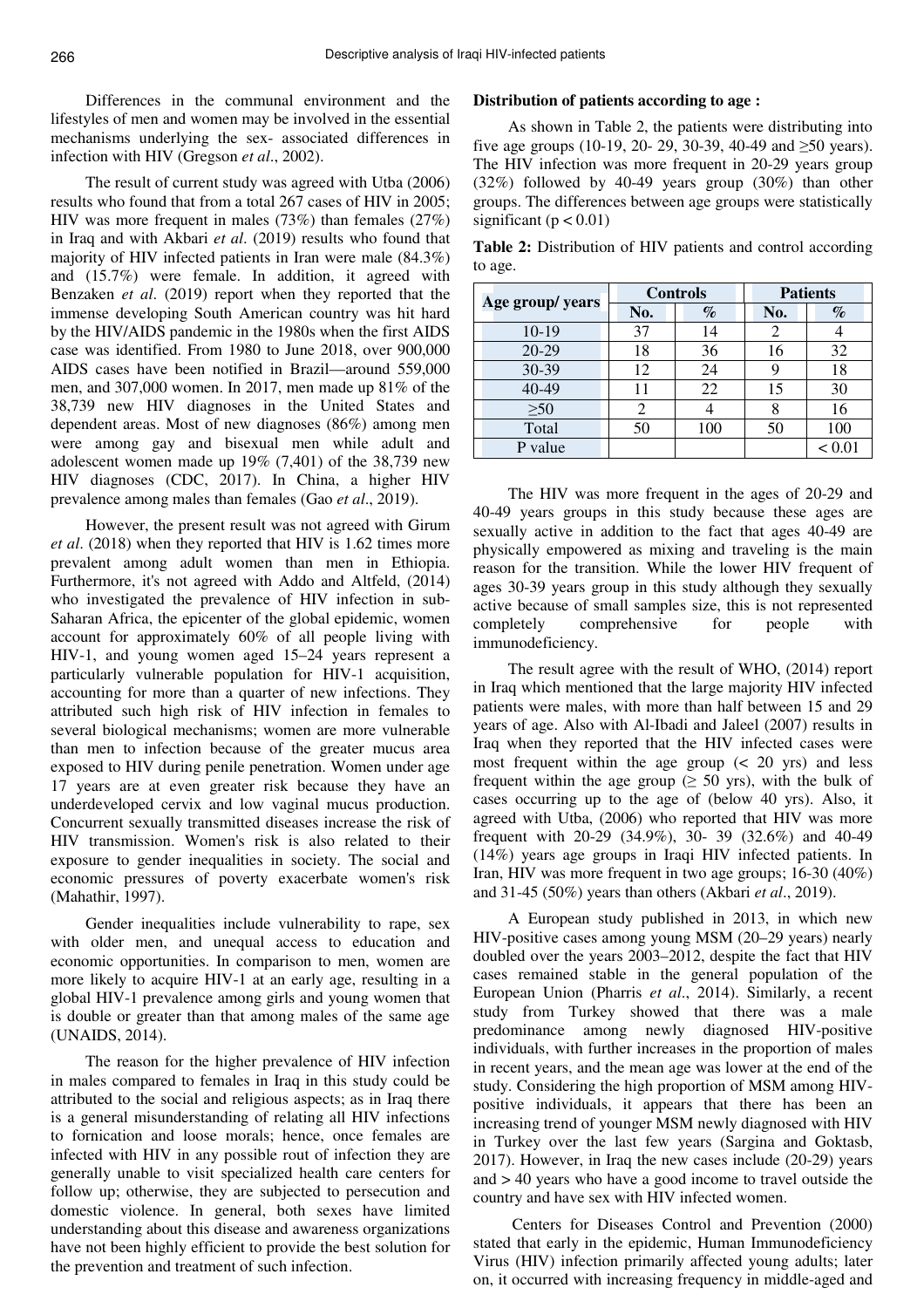in older individuals. In fact, a rate of 12.3% of AIDS patient's aged 50 years or older, with subject's  $\geq 60$  years equaling 3.2%. Older subjects present with more severe HIV infection, the use of HAART allow them to achieve the same viroimmunological response as younger individuals.

At present, there is an increasing number of older subjects living with HIV either because of new HIV diagnosis in older population or because who have previously acquired HIV infection at recent time become older due to Highly Active Antiretroviral Therapy (HAART) improved survival. It is reasonable to predict that the average age of chronically treated HIV-positive patients will progressively increase in the forthcoming years. Based on this reality, ageing with HIV is a newly manifested chronic disease with a complex long-term management in consideration also of the impact of HIV and HAART on the natural history of other chronic diseases typically associated with older age (Skiest *et al.,* 1996).

## **Blood groups of HIV infected patients:**

ABO blood groups for HIV infected patients and controls were distributed as shown in Table 3. The blood group O was more frequent in patients fallowed by blood group A, AB then B. While in control the blood group O was more frequent followed by A, B then AB. The differences between ABO blood groups frequencies were insignificant.

**Table 3:** HIV infected patient's distribution according to ABO blood groups.

| <b>ABO Blood groups</b> | <b>Controls</b> |      | <b>Patients</b> |        |
|-------------------------|-----------------|------|-----------------|--------|
|                         | No.             | $\%$ | No.             | $\%$   |
|                         |                 | 54   | 20              | 40     |
|                         | 12              | 24   | 12              | 24     |
|                         |                 | 18   |                 |        |
| AВ                      |                 |      | 10              | 20     |
| Total                   |                 | 100  | 50              | 100    |
| P Value                 |                 |      |                 | > 0.05 |

Table 3 illustrated that there is no association between HIV infection and ABO Blood group and O blood group is more frequent than other groups because O blood group is dominant. Siransy *et al*. (2015) revealed no association between ABO and Rh blood groups and viral infections (HIV infection). However, the highest frequency of infected donors was observed in blood group O with 49.74% while A was 22.51%, B was 23.53%, and AB was 4.40% in Côte d'Ivoire / West Africa.

HIV infection has been reported to occur in selected blood groups in some regions of the world. A study by Sayal *et al*. (1996) in India reported preponderance for infection in group O Rh (D)-positive men and least among groups B positive and D-negative ones. However, a close examination of the results reveals insufficient statistical analysis rendering the differences statistically insignificant. Similar studies by Nneli *et al*. (2004) and Dirisu *et al.* (2011) demonstrated similar deficiencies. In these studies, group O positive individuals were thought to be highly susceptible, but again the studies lacked the statistical rigor to indicate the level of significance and have been contradicted by other investigators (Ukaejiofo and Nubila, 2006). It would then appear that current scientific information does not support a potential role for ABO blood groups in HIV infection. In fact, evidence from other studies would suggest the contrary

for group O individuals. Since HIV virions have been shown to acquire the blood group antigens of the infected individuals, such virions would be neutralized by naturallyoccurring antibodies in group O individuals, thus offering protection in blood group-discordant couples (Neil *et al*., 2003). It is noted, however, that this protection will not be available if the source of infection was from a similar blood group. Moreover, given the apparently uniform risk of infection among ABO blood groups, it is doubtful if this neutralization is of any clinical consequence, particularly with reference to HIV-1 infection. It remains to be demonstrated then whether HIV from blood group A or B is able to infect group O CD4 cells (Motswaledi *et al*., 2013).

In a separate study, Abdulazeez and Rebecca (2015) found that HIV-1 and HIV-2 were more frequent in infected patients with blood group O (42.1%), followed with B  $(19.4\%)$ , A  $(11.1\%)$  and AB  $(8.7\%)$  in Nigeria, Blood group AB recorded the highest rate of HIV-2 infection (71.4%) and the least prevalence of HIV-1 (7.1%) whereas differed from the results of this study in AB blood group because all patients included in the present study were infected with HIV-1. However, these findings are needed to be confirmed by other investigators.

 Erythrocyte antigens may be important in the pathogenesis and epidemiology of many diseases, including HIV. On the other hand, HIV has emerged as one of the major public health concerns of the 21st century. Some genetic factors have been cited as contributors to HIV susceptibility or resistance, among them blood groups such as ABO/Rh (Dirisu *et al*., 2011), Duffy (Ramsuran *et al*., 2011), and Pk (Lund *et al*., 2009). However, the matter has not been without controversy as some investigators have reported findings to the contrary against what appears to be conclusive evidence of red cell interaction with the virus. Blood groups, therefore, appear to have a contribution to the public health, at least in the area of infectious disease, which makes it imperative to synthesize available knowledge in an attempt to decipher the extent to which RBC antigens are involved in HIV epidemiology (Motswaledi *et al*., 2013).

Red blood cells may be important in the pathogenesis of HIV as they enhance viral infectivity by binding free viruses as well as viral immune complexes, and through such binding transfect HIV-susceptible cells (Beck *et al*., 2009).

The lack of direct empirical evidence for ABO blood groups does not, obliterate the possibility of associations in other blood groups. Since secreted blood group substances can be adsorbed onto lymphocyte membranes, the presence of these antigens could potentially alter cell behavior (Neil *et al*., 2003). Blood group antigens, being glycoproteins and glycolipids, are highly charged molecules that are bound to affect their molecular microenvironment, including protein conformation and receptor/CD4 localization and function (Lund *et al*., 2009). Glycosphingolipids and glycoproteins have in fact been demonstrated to facilitate fusion of HIV-1 with CD4 cells by independent investigators, thus, acting as alternative co-receptors for the virus (Hammache *et al*., 1999). There exists a theoretical possibility, therefore, that membrane-bound the blood group substances on CD4 positive cells may thus affect the affinity of viral-binding proteins and viral infectivity, promoting or diminishing cell susceptibility to infection. Apparently, both the promotive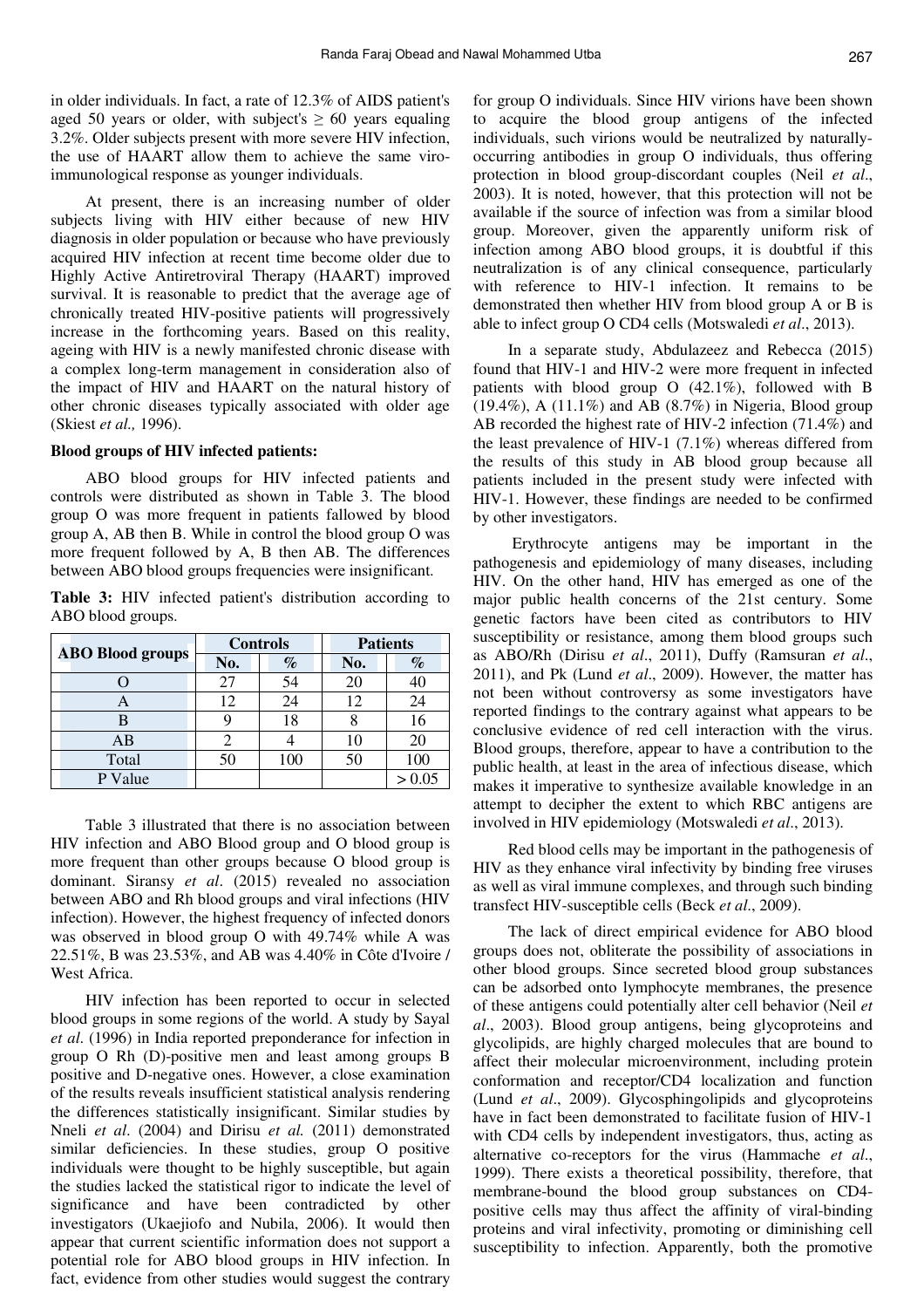and inhibitory effects of blood groups in HIV infection have been documented (Motswaledi *et al*., 2013).

# **HIV mode of transmission in patients**

The HIV patients in present study were infected with HIV virus through different routes (Table 4); most of them infected by sexual contact (66%), followed by homosexual routes (20%), surgery (10%) then transmission from mothers to their infants (4%). The differences between HIV mode of transmission in patients was statistically significant  $(P< 0.01)$ .

| <b>HIV</b> mode of transmission | <b>Patients</b> |     |  |
|---------------------------------|-----------------|-----|--|
|                                 | No.             |     |  |
| Sexual transmission             | 33              |     |  |
| Homosexual                      |                 |     |  |
| Mother to infants               |                 |     |  |
| Surgery                         |                 |     |  |
| Total                           |                 | 100 |  |
| value                           |                 |     |  |

**Table 4 :** HIV transmission routes in HIV infected patients.

These results were not agreed with UNAIDS, (2004) report when they reported that number of HIV/AIDS cases to health authorities in Iraq were very low, with 150 cumulative HIV cases reported at the end of 2000, and a total of 124 cases reported at the end of 2001. The majority of HIV infection had been reported among young men with hemophilia through infected blood products, and the mode of transmission among reported AIDS cases was 86.1% via blood products, 9.3% heterosexual, and 4.6% mother to child transmission (MTCT). Cryoprecipitates are now considered safe and produced locally or re-tested if imported (UNAIDS, 2004)

The conflict that began in Iraq in March, 2003, has severely disrupted the health care system and the following description applies to the former system of surveillance. The system of reporting and screening of HIV was tightly monitored by the health authorities.

Also its not agreed with Utba (2006) results who reported that the most frequent mode for acquiring HIV infection in Iraq was contact with blood and blood products (53.5%) followed by sexual contact (44.2%)while the mother to child transmission was reported in only (2.3%) of total cases. these results were differed from the present result, because the blood and blood products were tested for HIV before transfused to the other patients and most of HIV infected patients in this study was infected by having a sex with HIV infected women outside and inside the country after 2003.

Due to gaps in HIV services, 770 000 people died from HIV-related causes in 2018 and 1.7 million people were newly infected.

In 2018, individuals from key population groups (men who have sex with men; people who inject drugs; people in prisons and other closed settings; sex workers and their clients; and transgender people) and their sexual partners accounted for over half of all new HIV infections globally (an estimated 54%). For eastern European, central Asian, Middle Eastern and north African regions, these groups accounted for around 95% of new HIV infections. In addition, given their life circumstances, a range of other populations may be particularly vulnerable, and at increased risk of HIV infection, such as adolescent girls and young women in southern and eastern Africa and indigenous peoples in some communities. Increased HIV vulnerability is often associated with the legal and social factors, which increases exposure to risk situations and creates barriers to accessing effective, quality and affordable HIV prevention, testing and treatment services (WHO, 2019).

In Iraq, WHO revealed that of HIV infected cases, 57% were infected by blood transfusion and blood products, though sexual transmission has become the main reported mode of transmission since 2003. There are no reported cases due to injecting drugs, sex work or men having sex with men. The crisis of internally displaced people poses an increased risk of HIV/AIDS and sexually transmitted disease transmission (WHO, 2014). This result was agreed with the results of this study.

### **References**

- Abdulazeez, A.A.; Alo, E.B. and Rebecca, S.N. (2015). Carriage rate of Human Immunodeficiency Virus (HIV) infection among different ABO and Rhesus blood groups in Adamawa state, Nigeria. Biomedical Research, 19(1): 41-44.
- Addo, M.M. and Altfeld, M. (2014). Sex-based differences in HIV type 1 pathogenesis. The Journal of infectious diseases, 209(suppl-3): S86-S92.
- Akbari, M.; Fararouei, M.; Haghdoost, A.A.; Gouya, M.M. and Kazerooni, P.A. (2019). Survival and associated factors among people living with HIV/AIDS: A 30-year national survey in Iran. Journal of research in medical sciences: the official journal of Isfahan University of Medical Sciences, 24.
- Al-Ibadi, A.K. and Jaleel, U.A. (2007). Epidemiological aspects of HIV/AIDS in Iraq. Al-Qadisiyah Medical Journal, 2(3): 81-91.
- Beck, Z.; Brown, B.K.; Wieczorek, L.; Peachman, K.K.; Matyas, G.R.; Polonis, V.R. and Alving, C.R. (2009). Human erythrocytes selectively bind and enrich infectious HIV-1 virions. PLoS One, 4(12): e8297.
- Benzaken, A.S.; Pereira, G.F.; Costa, L.; Tanuri, A.; Santos, A.F. and Soares, M.A. (2019). Antiretroviral treatment, government policy and economy of HIV/AIDS in Brazil: is it time for HIV cure in the country?. AIDS research and therapy, 16(1): 1-7.
- Boyle, K.K.; Rachala, S. and Nodzo, S.R. (2018). Centers for disease control and prevention 2017 guidelines for prevention of surgical site infections: review and relevant recommendations. Current reviews in musculoskeletal medicine, 11(3): 357-369.
- Centers for Disease Control and Prevention, & Centers for Disease Control and Prevention. (2000). Measuring healthy days: Population assessment of health-related quality of life. Atlanta: CDC, 4-6.
- Dirisu, J.O.; Alli, T.O.; Adegoke, A.O. and Osazuwa, F. (2011). A survey of prevalence of serum antibodies to human immunodeficiency deficiency virus (HIV), hepatitis B virus (HBV) and hepatitis C virus (HCV) among blood donors. North American journal of medical sciences, 3(1): 35.
- Gao, D.; Zou, Z.; Dong, B.; Zhang, W.; Chen, T.; Cui, W. and Ma, Y. (2019). Secular trends in HIV/AIDS mortality in China from 1990 to 2016: Gender disparities. PloS one, 14(7).